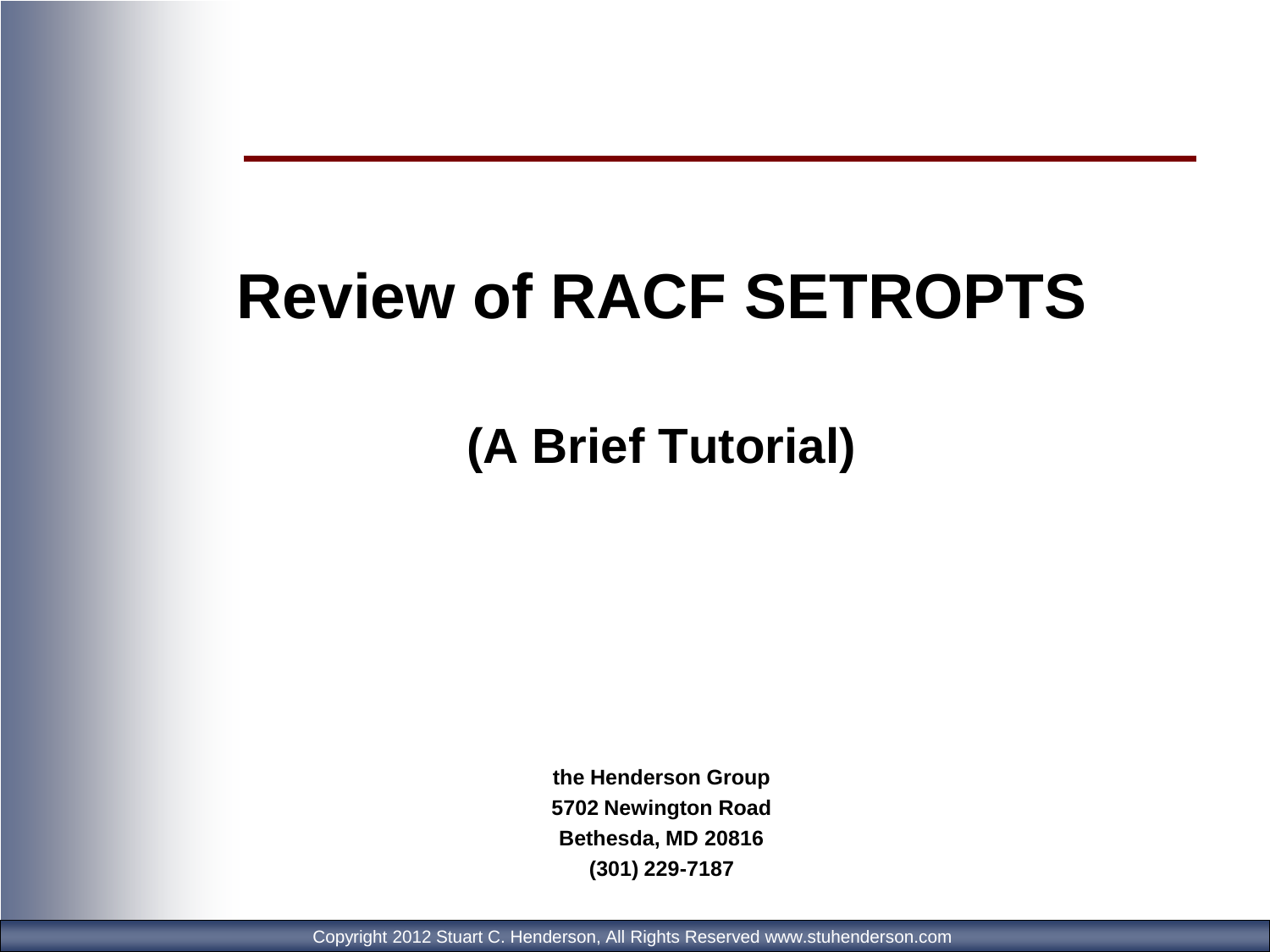# **Abstract**

- **The SETROPTS command in RACF (mainframe computer security software) is where you set options.**
- **You can see how the options are set by issuing**
- **SETR LIST.**
- **In this session we will review the most important of these options, in the order shown by SETR LIST.**
- **To make life simpler, we break the listing into five sections.**
- **Note that some options don't show if you don't have AUDITOR.**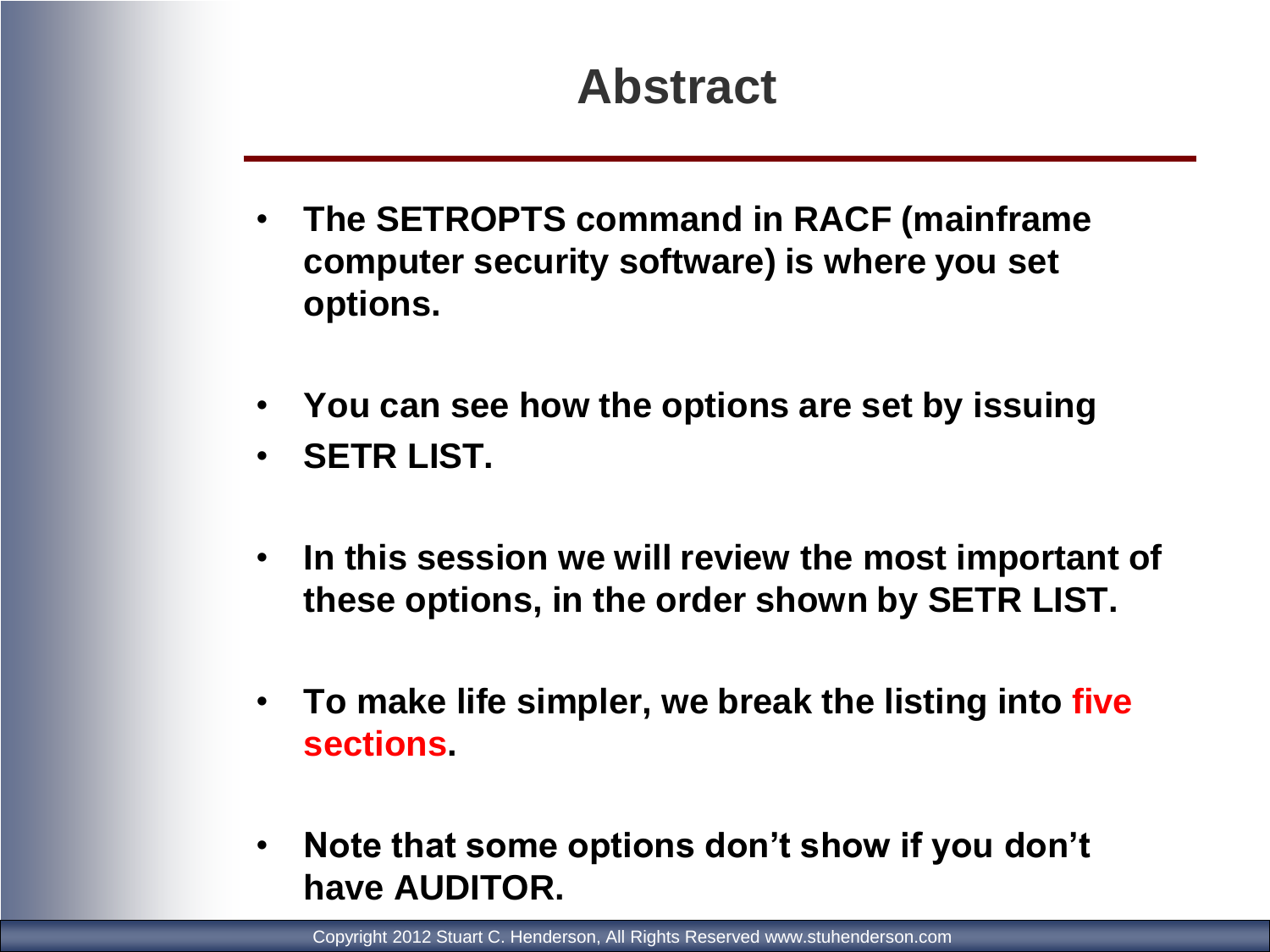### **Section One, the First Line**

**Looks Like This:**

**ATTRIBUTES = INITSTATS WHEN(PROGRAM** *– BASIC***) TERMINAL(READ) SAUDIT CMDVIOL OPERAUDIT**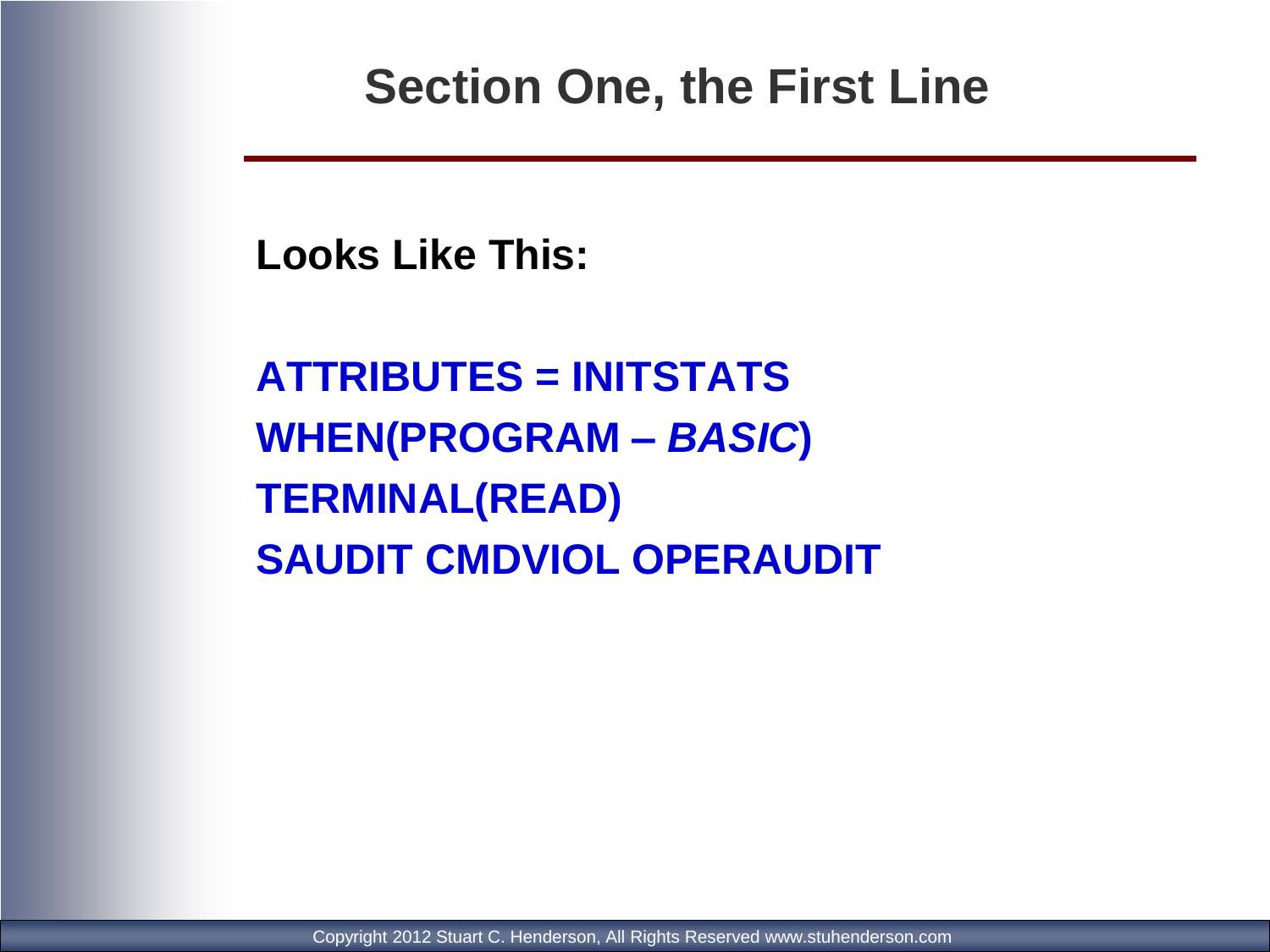# **Section One, the First Line**

- **ATTRIBUTES = INITSTATS (timestamp user record)**
- **WHEN(PROGRAM** *– BASIC***) (activates checking in the PROGRAM resource class; BASIC vs. ENHANCED )**
- **TERMINAL(READ) (default terminal access)**
- **SAUDIT (log events only possible because of SPECIAL; two uses)**
- **CMDVIOL (log command violations)**
- **OPERAUDIT (log events only possible because of OPERATIONS; two uses)**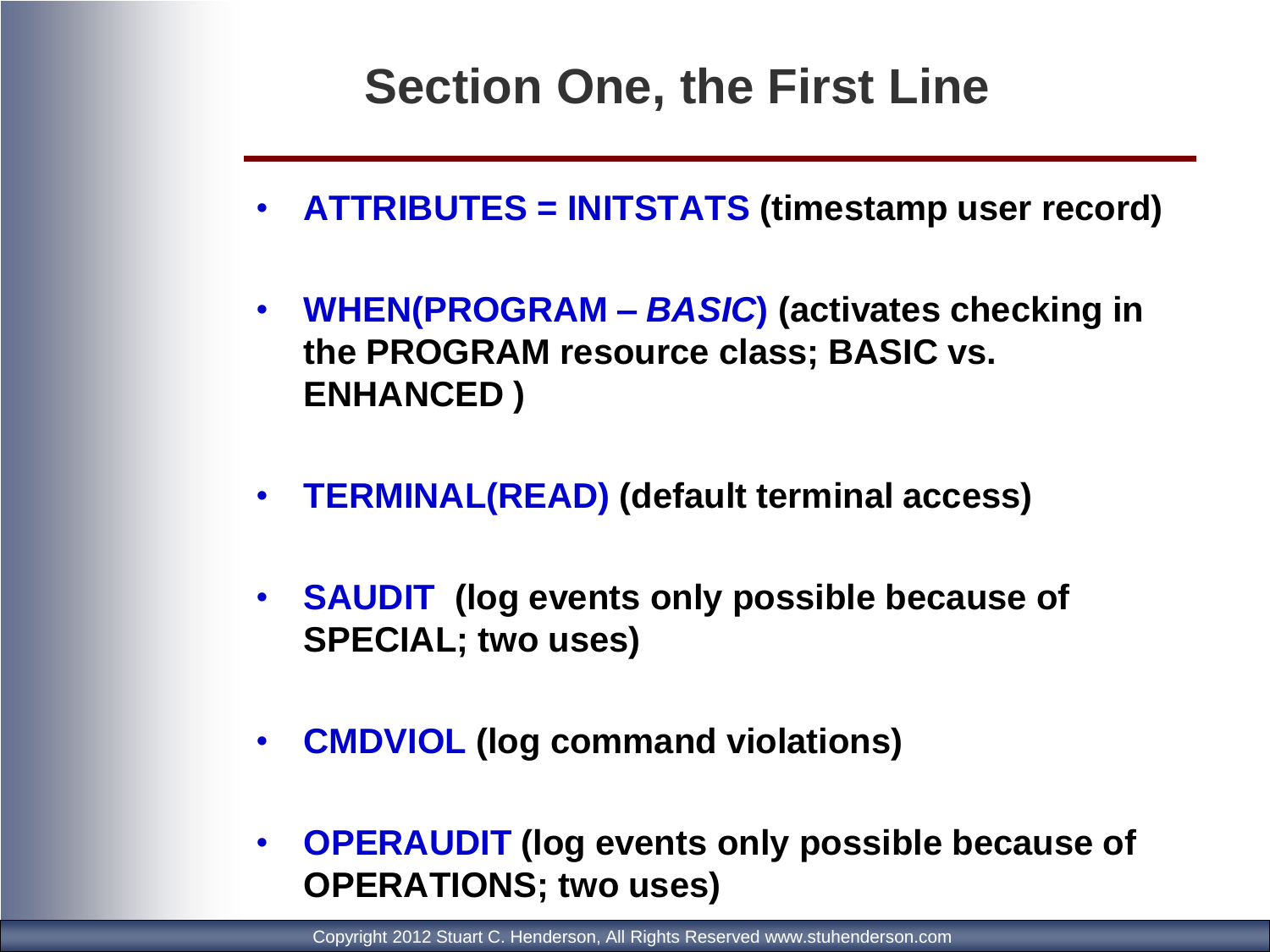### **Section Two, the Resource Classes Stuff**

**Starts with: STATISTICS =**

**And Ends with:**

**LOGOPTIONS "DEFAULT"**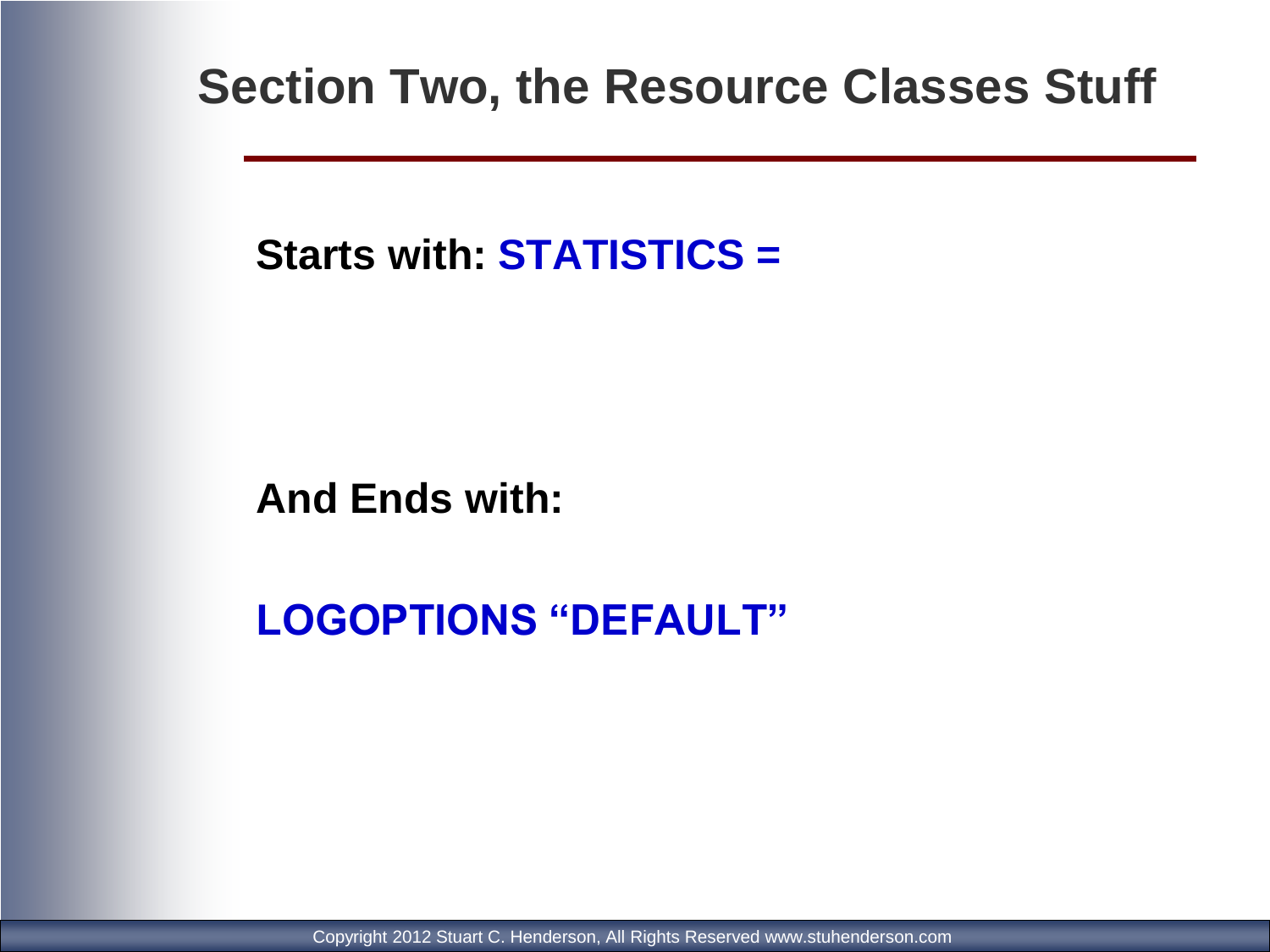### **Section Two, the Resource Classes Stuff**

- **STATISTICS =**
- **AUDIT CLASSES=**
- **ACTIVE CLASSES =**
- **GENERIC PROFILE**
- **GENERIC COMMAND CLASSES**
- **GENLIST CLASSES =**
- **GLOBAL CHECKING CLASSES =**
- **SETR RACLIST CLASSES =**
- **GLOBAL=YES RACLIST ONLY =**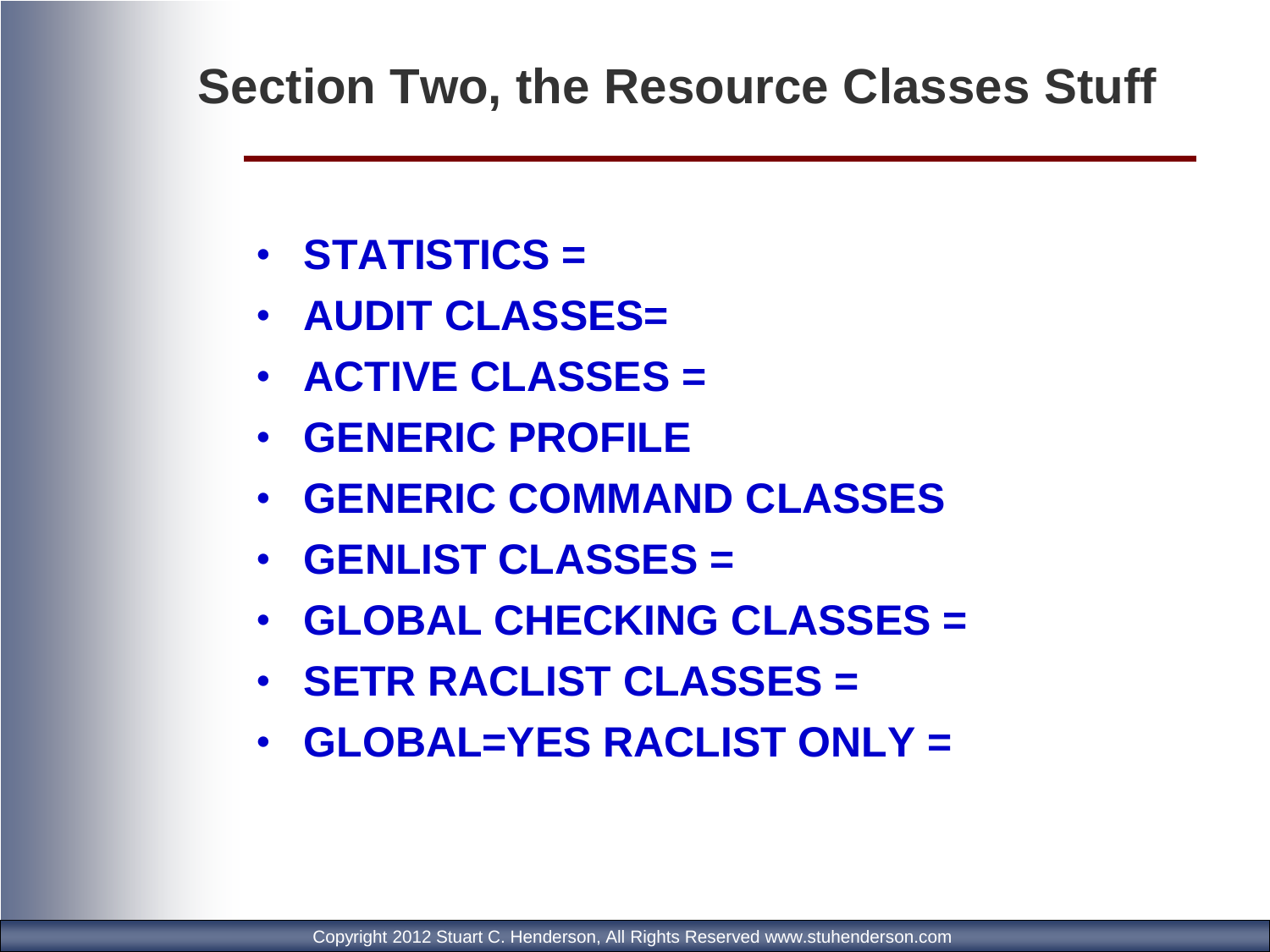**The LOGOPTIONS:**

- **LOGOPTIONS "ALWAYS" CLASSES =**
- **LOGOPTIONS "NEVER" CLASSES =**
- **LOGOPTIONS "SUCCESSES" CLASSES =**
- **LOGOPTIONS "FAILURES" CLASSES =**
- **LOGOPTIONS "DEFAULT" CLASSES =**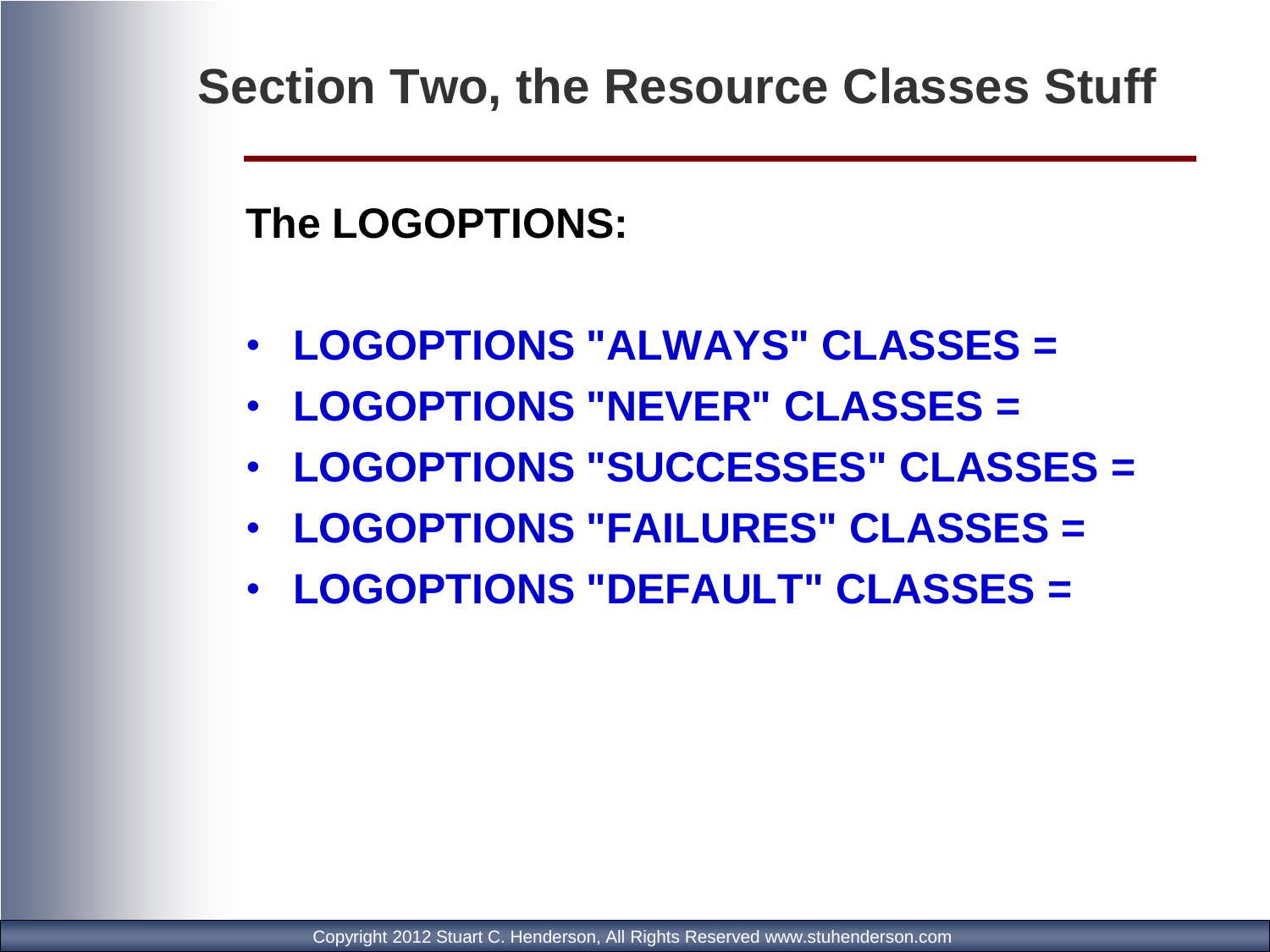**Some Classes to Consider:**

• **DASDVOL, DIGTCERT, DSNR, FACILITY (no backstop), GLOBAL, JESSPOOL, MQADMIN (ssid.RESLEVEL), NODES, OPERCMDS, PROGRAM, PROPCNTL, RACFVARS, SDSF, SERVAUTH, STARTED, SURROGAT, TAPEVOL, TEMPDSN, TSOAUTH, UNIXPRIV, VTAMAPPL, WRITER**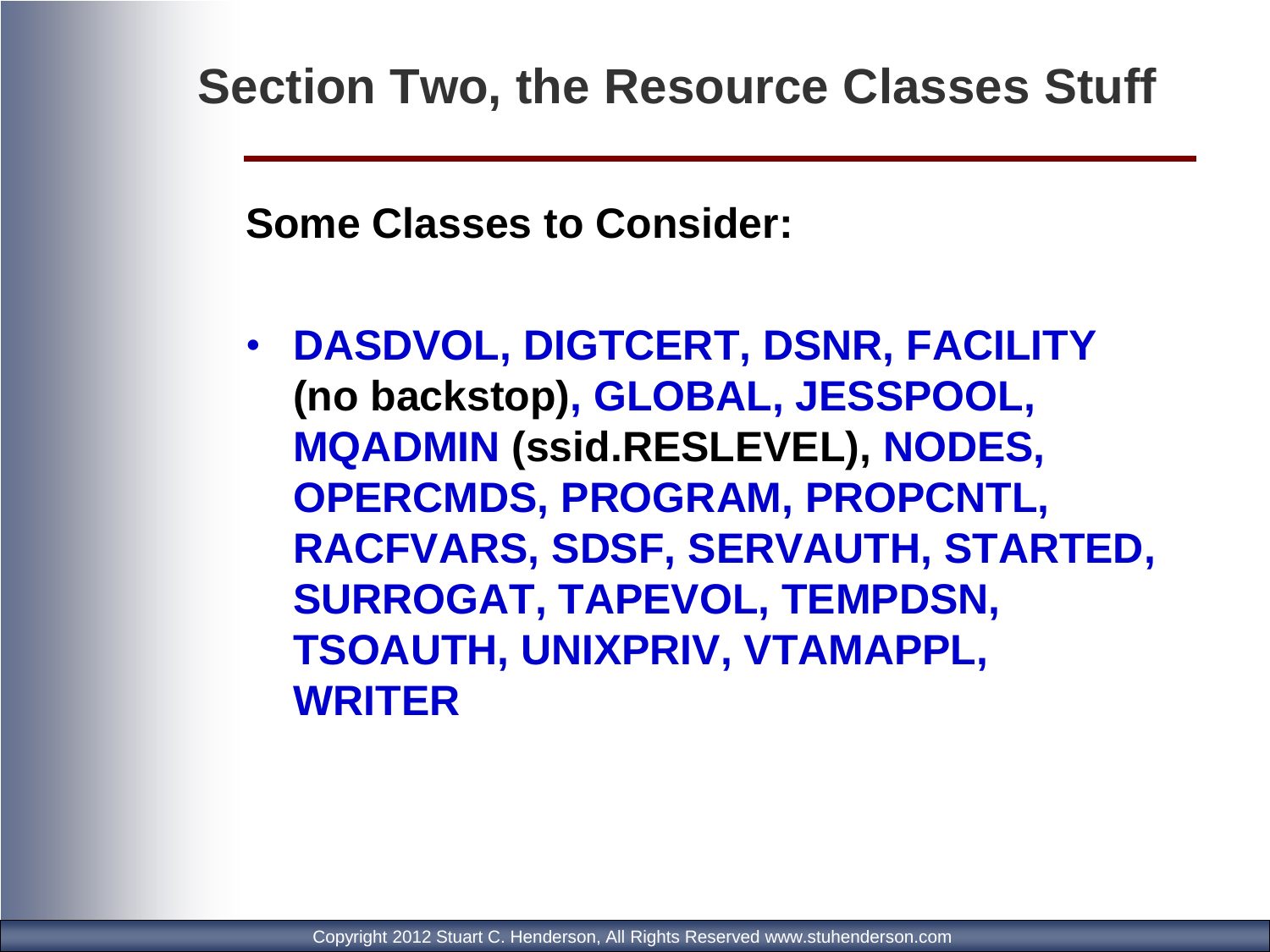**Section Three, Userid and Dataset Stuff**

### **Starts with: AUTOMATIC DATASET PROTECTION**

#### **And Ends with:**

### **GROUP DATA SET MODELLING**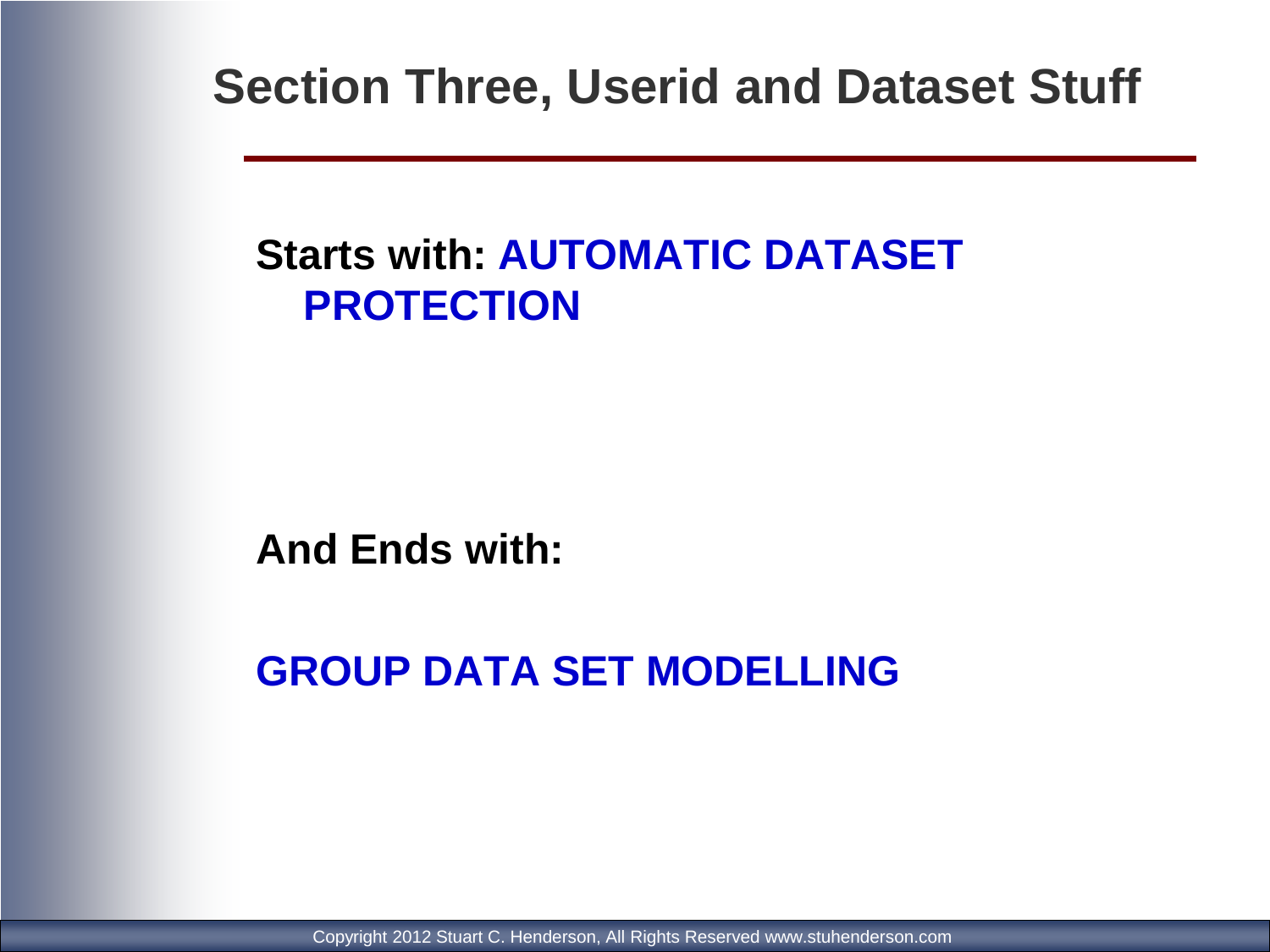# **Section Three, Userid and Dataset Stuff**

- **AUTOMATIC DATASET PROTECTION IS NOT IN EFFECT\***
- **ENHANCED GENERIC NAMING IS IN EFFECT**
- **REAL DATA SET NAMES OPTION IS ACTIVE**
- **JES-BATCHALLRACF OPTION IS ACTIVE**
- **JES-XBMALLRACF OPTION IS ACTIVE**
- **JES-EARLYVERIFY OPTION IS NOT ACTIVE\***
- **PROTECT-ALL OPTION IS IN EFFECT**
- **TAPE DATA SET PROTECTION IS ACTIVE**
- **SECURITY RETENTION PERIOD IN EFFECT IS 60 DAYS**

**( \* = this option is considered obsolete)**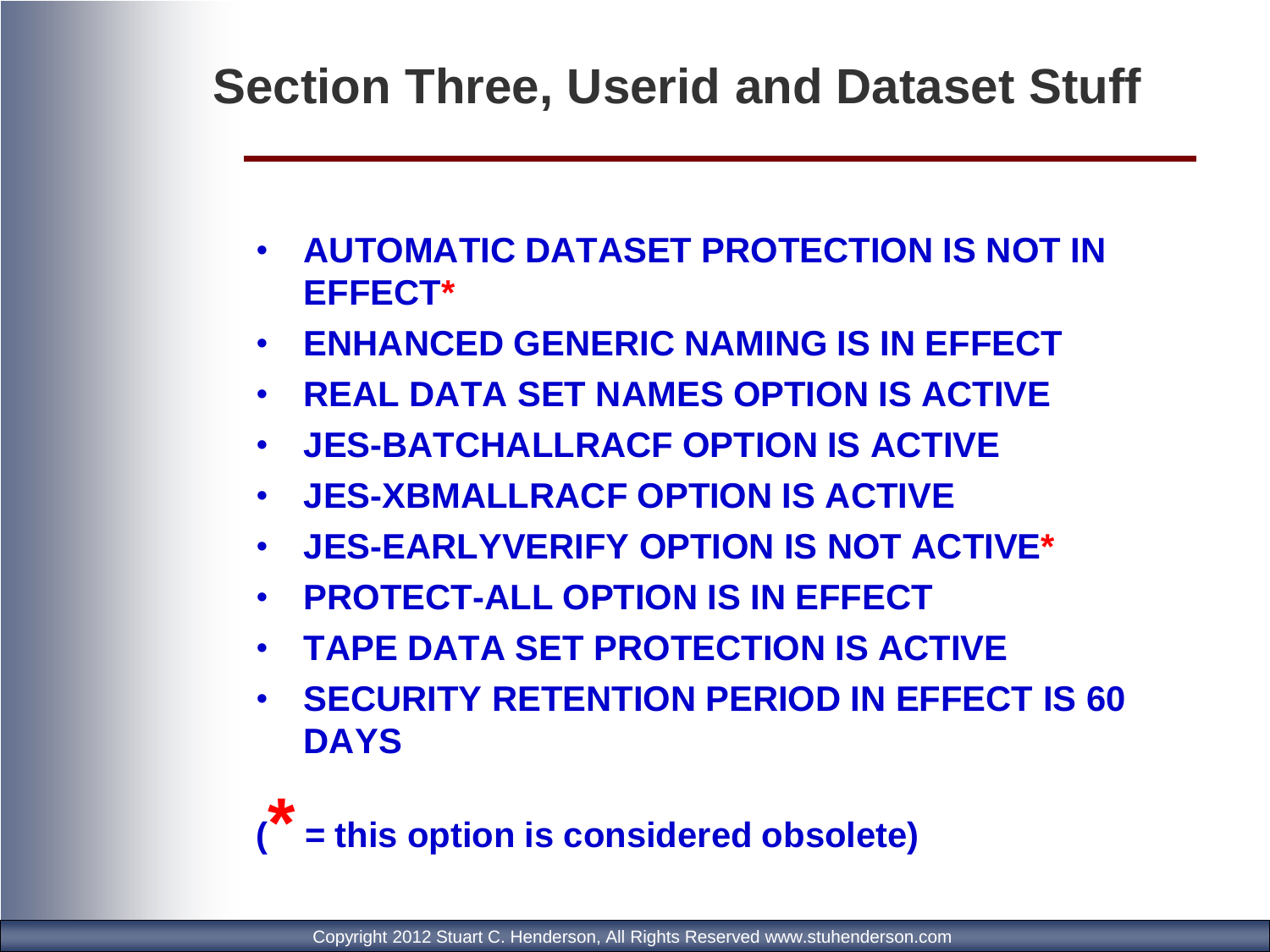**Section Three, Userid and Dataset Stuff**

- **ERASE-ON-SCRATCH IS ACTIVE**
	- **(ERASE-ON-SCRATCH BY SECLEVEL IS NOT ACTIVE)**
- **SINGLE LEVEL NAME PREFIX IS RACFPFX**
- **LIST OF GROUPS ACCESS CHECKING IS ACTIVE.**
- **INACTIVE USERIDS ARE NOT BEING AUTOMATICALLY REVOKED.**
- **DATA SET MODELLING NOT BEING DONE FOR GDGS. \***
- **USER DATA SET MODELLING IS NOT BEING DONE. \***
- **GROUP DATA SET MODELLING IS NOT BEING DONE. \***

**( \* = this option is considered obsolete)**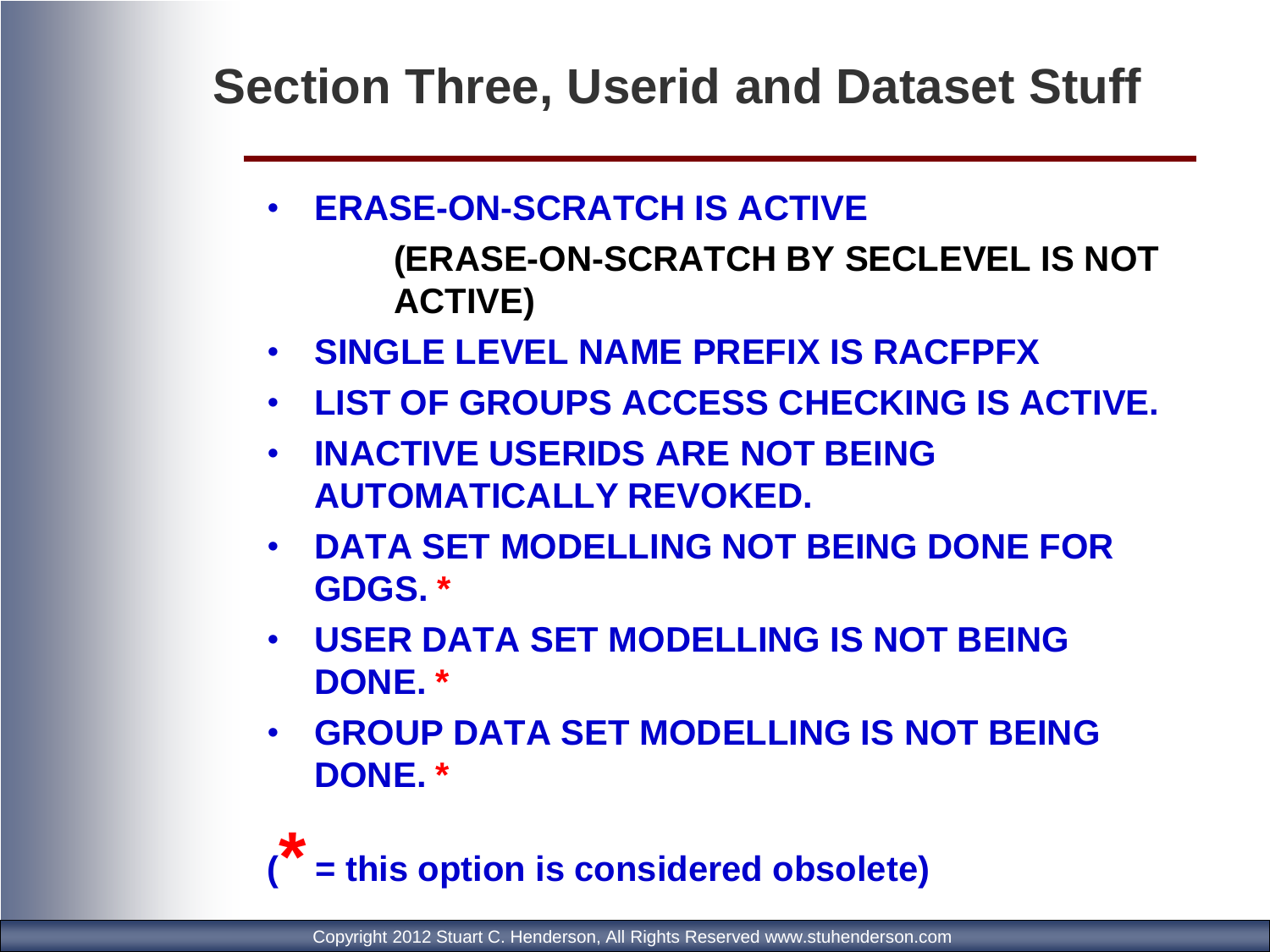# **Section Four, Password Stuff**

### **PASSWORD PROCESSING OPTIONS:**

- **PASSWORD CHANGE INTERVAL IS 30 DAYS.**
- **PASSWORD MINIMUM CHANGE INTERVAL IS 2 DAYS.**
- **MIXED CASE PASSWORD SUPPORT IS IN EFFECT.**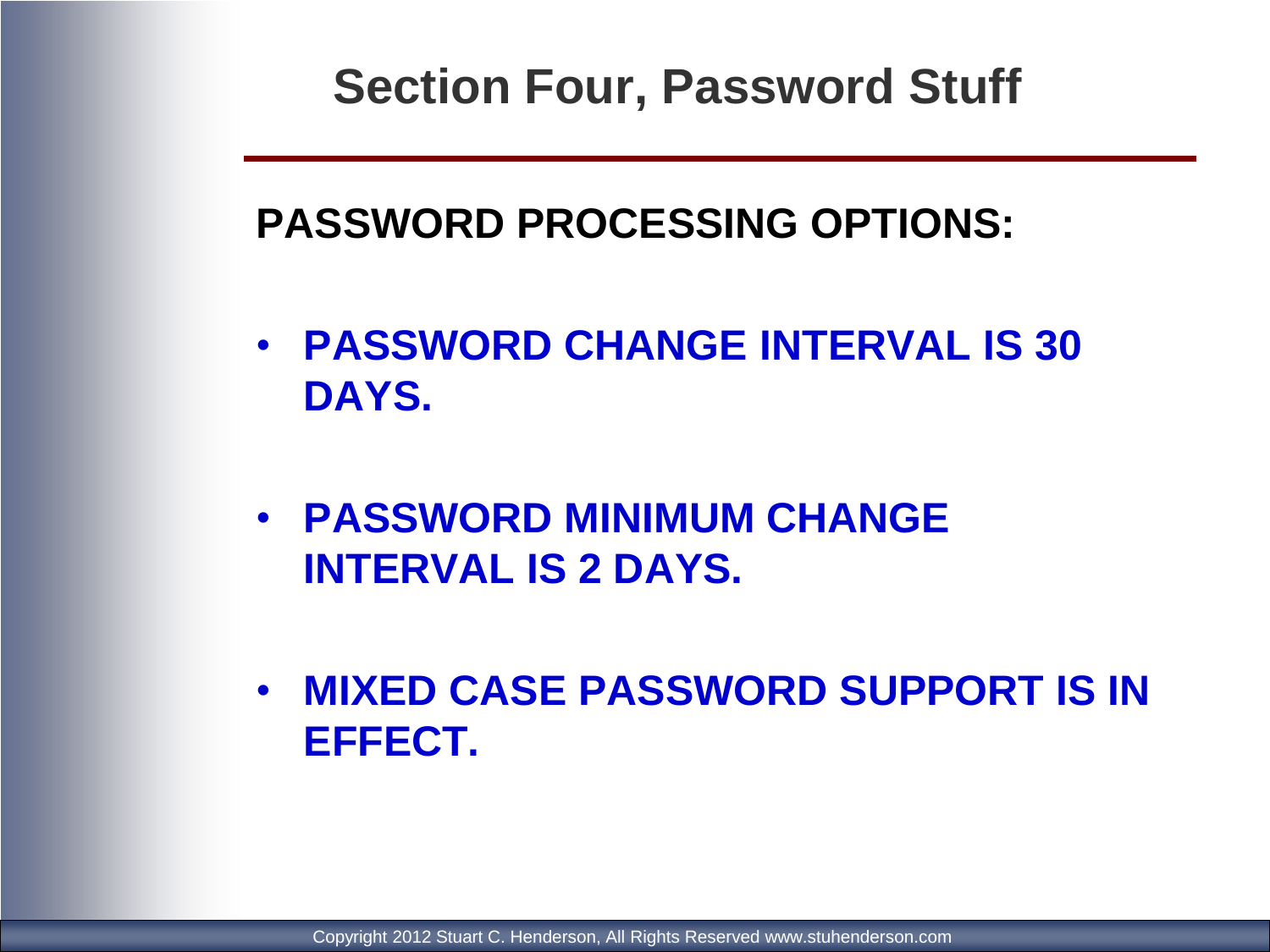### **Section Four, Password Stuff**

- **32 GENERATIONS OF PREVIOUS PASSWORDS BEING MAINTAINED.**
- **AFTER 3 CONSECUTIVE UNSUCCESSFUL PASSWORD ATTEMPTS, A USERID WILL BE REVOKED.**
- **PASSWORD EXPIRATION WARNING LEVEL IS 3 DAYS.**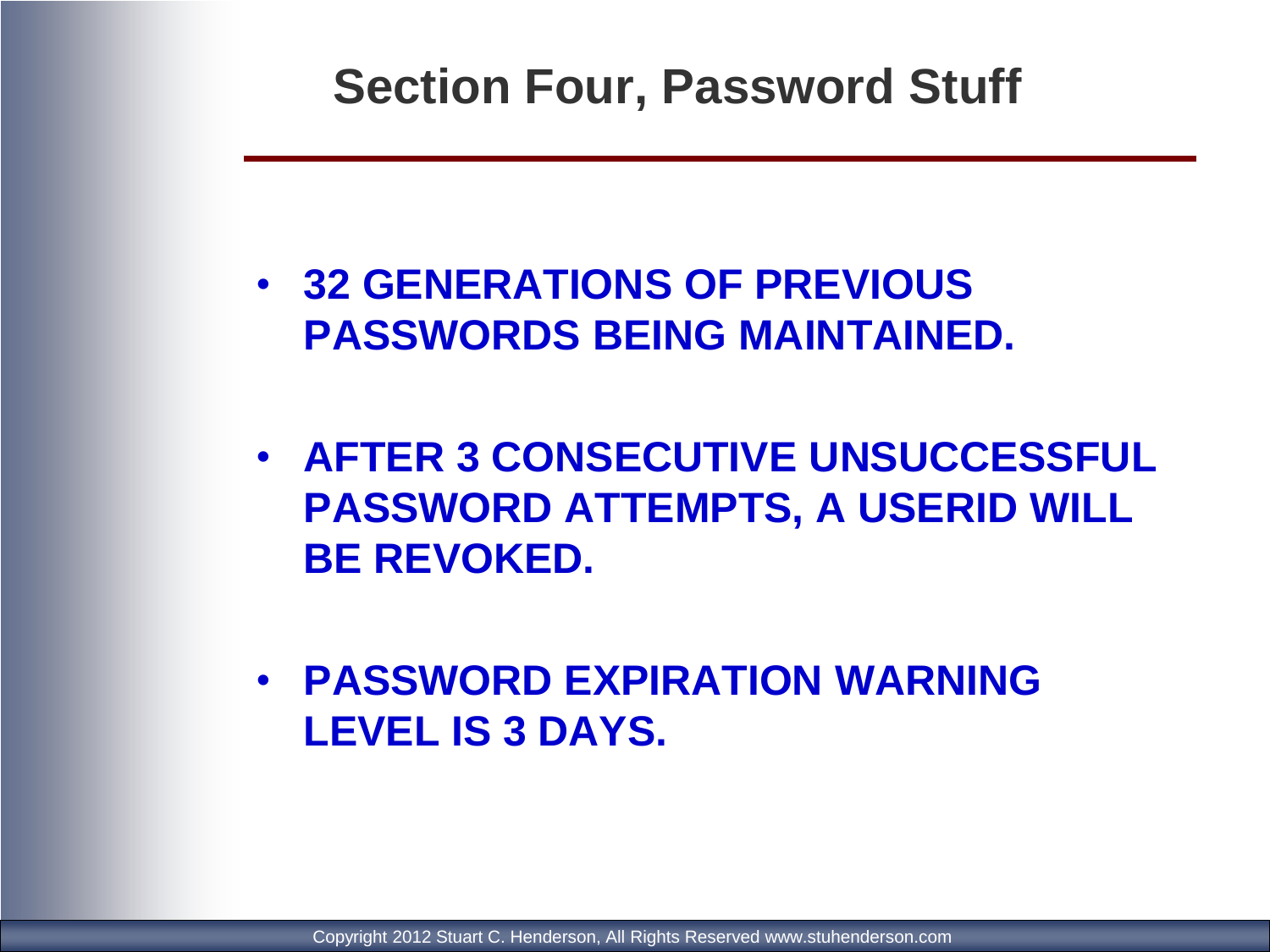## **Section Four, Password Stuff**

#### **INSTALLATION PASSWORD SYNTAX RULES:**

- **RULE 1 LENGTH(4:5) LLLLL**
- **LEGEND:**
- **A-ALPHA C-CONSONANT L-ALPHANUM N-NUMERIC V-VOWEL W-NOVOWEL \*-ANYTHING**
- **c-MIXED CONSONANT m-MIXED NUMERIC v-MIXED VOWEL \$-NATIONAL**
- **DEFAULT RVARY PASSWORD IS IN EFFECT FOR THE SWITCH FUNCTION.**
- **DEFAULT RVARY PASSWORD IS IN EFFECT FOR THE STATUS FUNCTION.**

#### **PASSWORD PHRASES and other password operands belong in a separate tutorial.**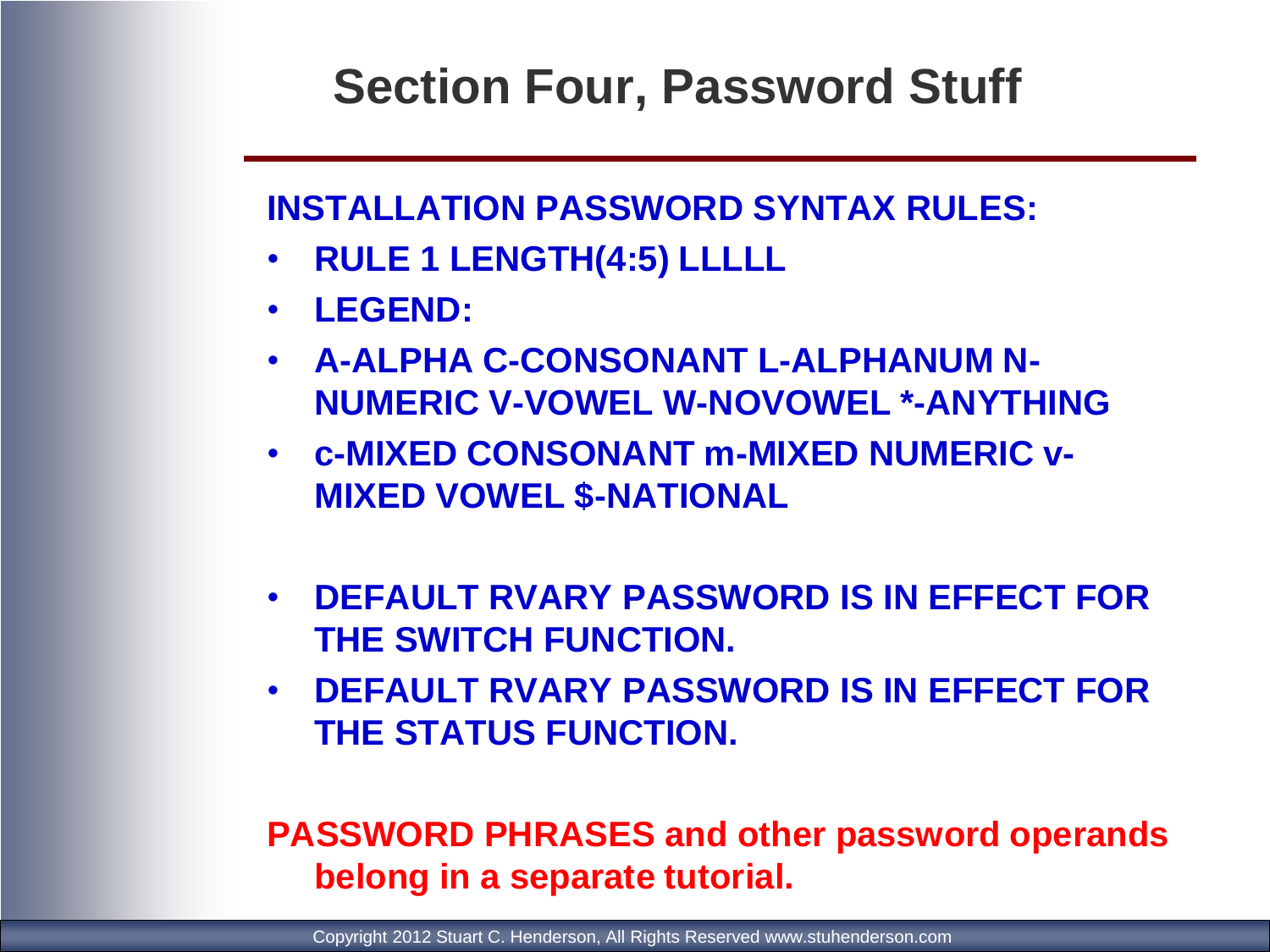**Starts with: SECLEVELAUDIT IS INACTIVE**

### **And Ends with: SECONDARY LANGUAGE DEFAULT : ENU / AMERICAN**

**Today we'll consider only one of these, leaving the rest of Section Five for a separate tutorial.**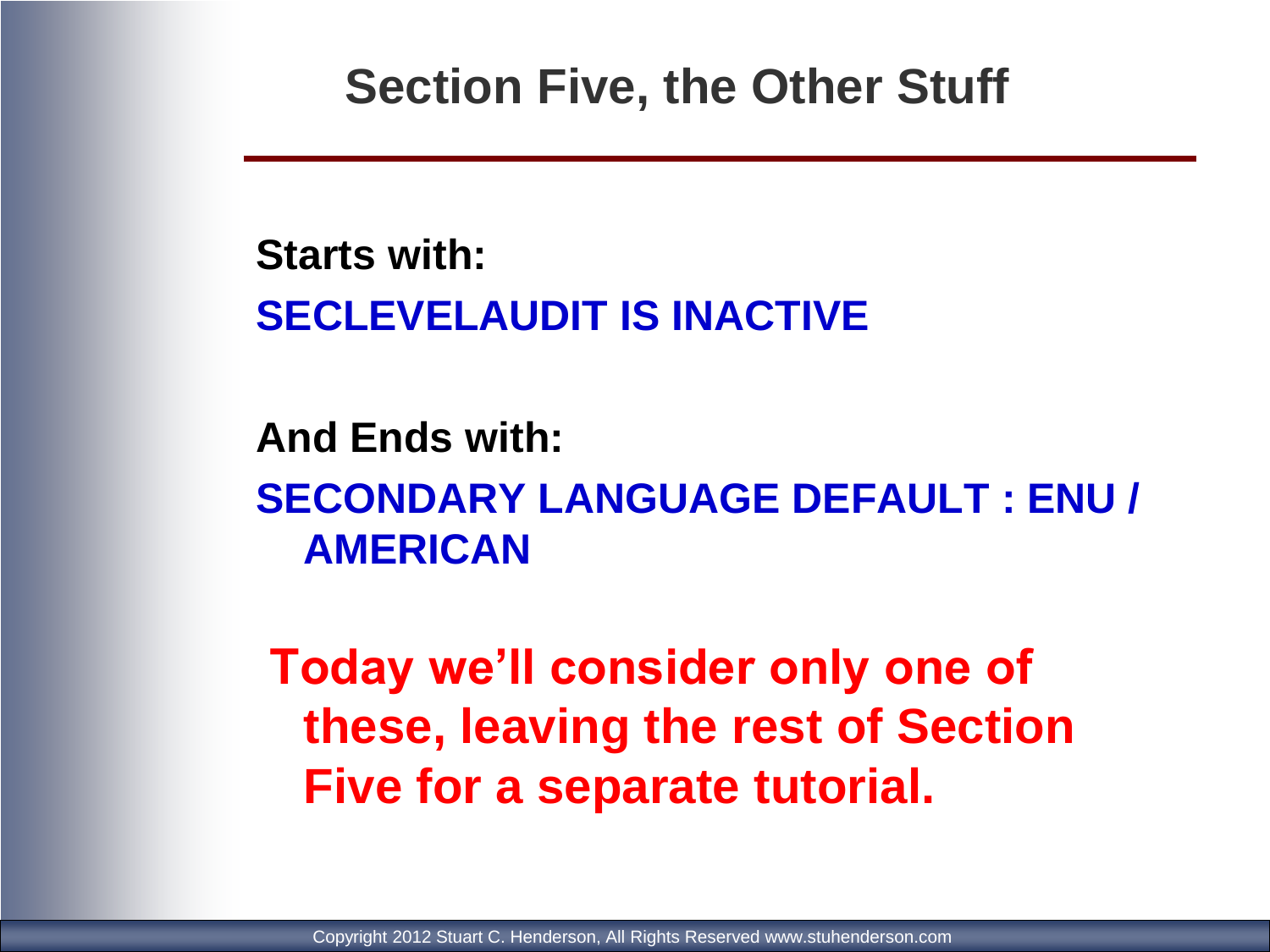- **SECLEVELAUDIT IS INACTIVE**
- **SECLABEL AUDIT IS IN EFFECT**
- **SECLABEL CONTROL IS IN EFFECT**
- **GENERIC OWNER ONLY IS IN EFFECT**
- **COMPATIBILITY MODE IS IN EFFECT**
- **MULTI-LEVEL QUIET IS IN EFFECT**
- **MULTI-LEVEL STABLE IS IN EFFECT**
- **NO WRITE-DOWN IS IN EFFECT. CURRENT OPTIONS:**
- **"MLS WARNING" OPTION IS IN EFFECT**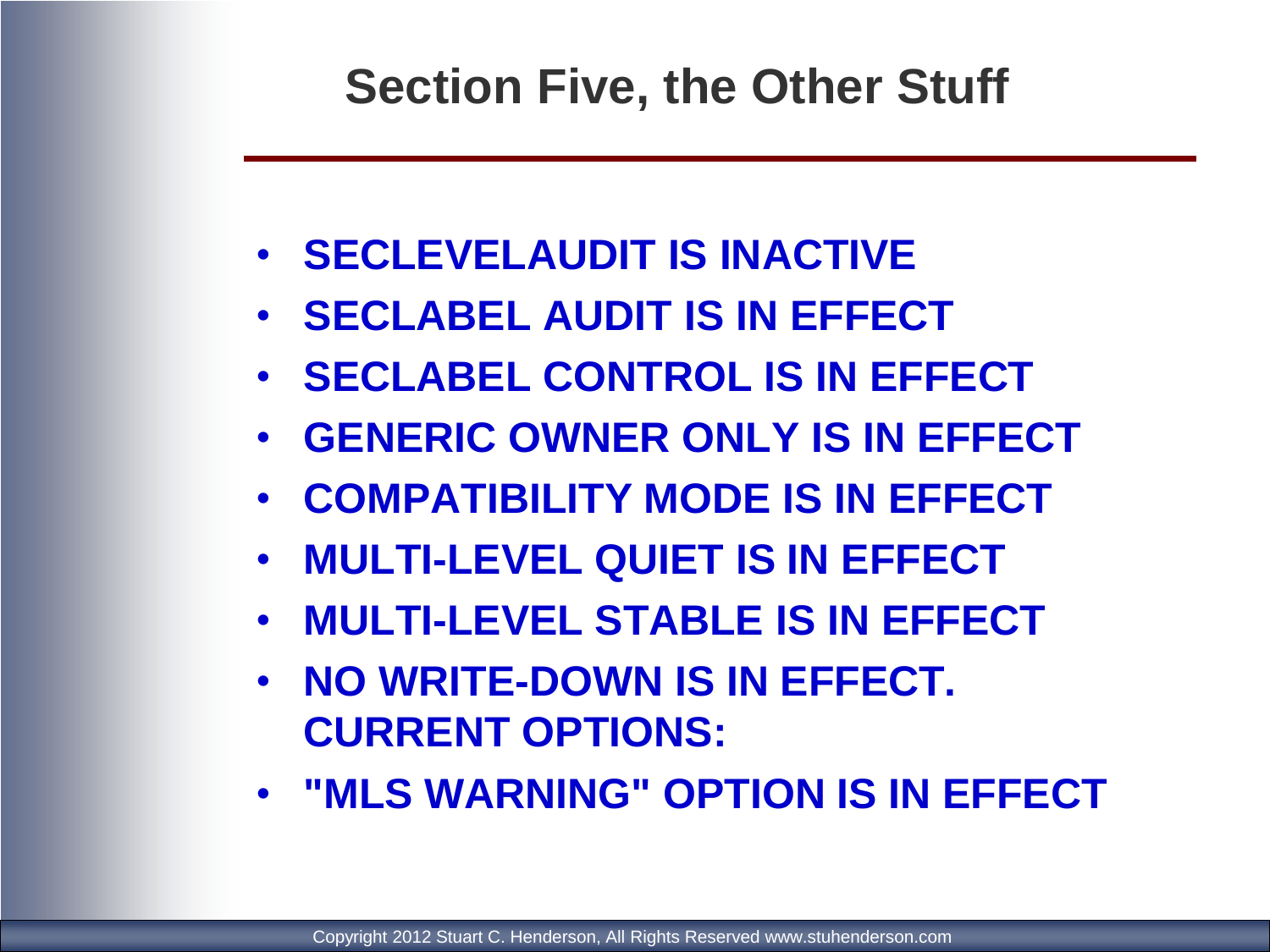- **MULTI-LEVEL SECURE IS IN EFFECT. CURRENT OPTIONS:**
- **"MLS WARNING" OPTION IS IN EFFECT**
- **MULTI-LEVEL ACTIVE IS IN EFFECT. CURRENT OPTIONS:**
- **"MLACTIVE FAIL" OPTION IS IN EFFECT**
- **CATALOGUED DATA SETS ONLY, IS IN EFFECT. CURRENT OPTIONS:**
- **"CATDSNS WARNING" OPTION IS IN EFFECT**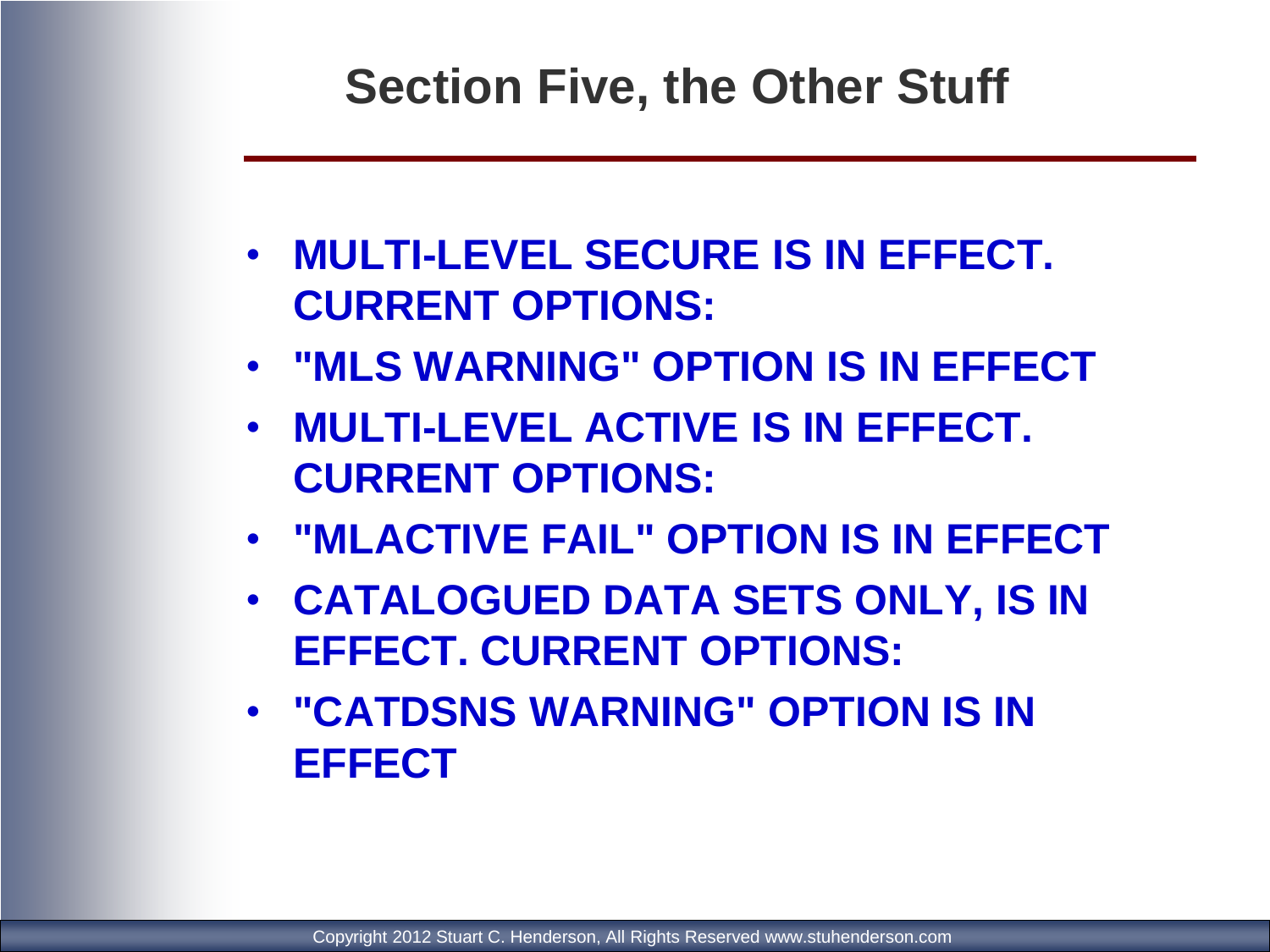- **USER-ID FOR JES NJEUSERID IS : ????????**
- **USER-ID FOR JES UNDEFINEDUSER IS : ++++++++**
- **PARTNER LU-VERIFICATION SESSIONKEY INTERVAL MAXIMUM/DEFAULT IS 30 days**
- **APPLAUDIT IS IN EFFECT**
- **ADDCREATOR IS IN EFFECT**
- **KERBLVL = 0**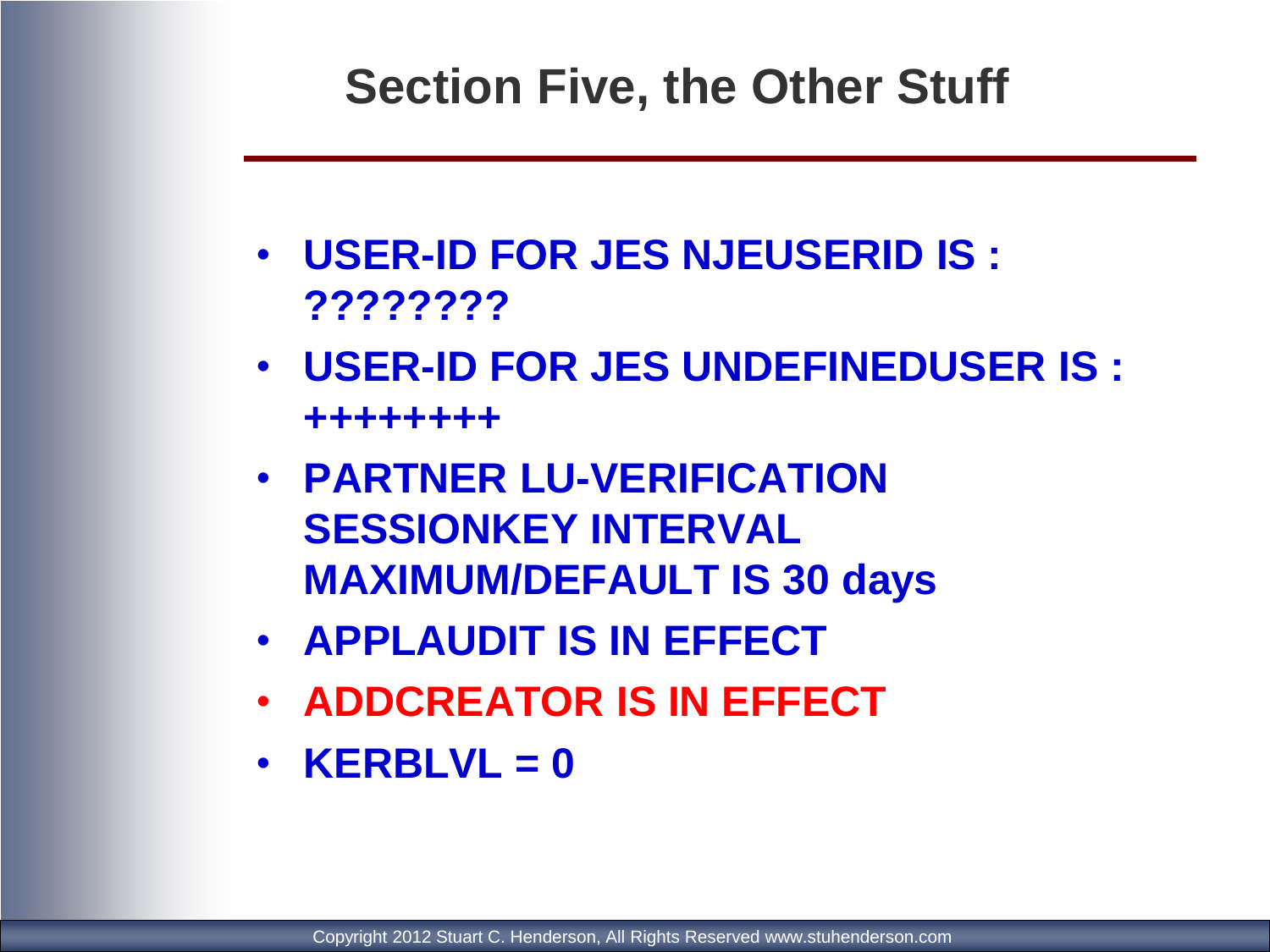# **MULTI-LEVEL FILE SYSTEM IS IN EFFECT MULTI-LEVEL INTERPROCESS COMMUNICATIONS IS IN EFFECT MULTI-LEVEL NAME HIDING IS NOT IN EFFECT SECURITY LABEL BY SYSTEM IS NOT IN EFFECT PRIMARY LANGUAGE DEFAULT : ENU / AMERICAN SECONDARY LANGUAGE DEFAULT : ENU / AMERICAN**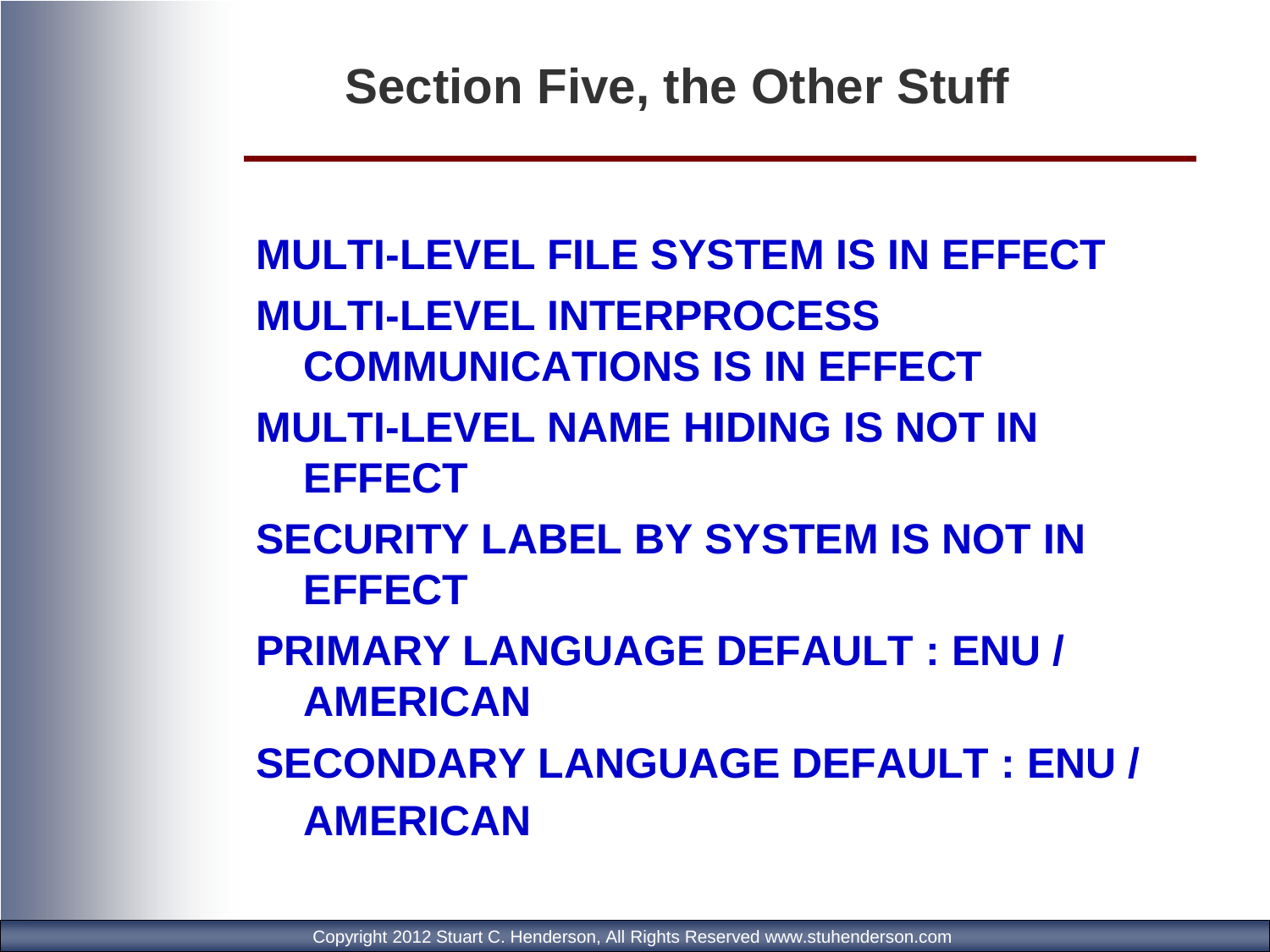### **If ADDCREATOR is IN EFFECT, then every time someone creates a new dataset rule or resource rule, then his userid is automatically permitted with ALTER permission.**

#### **Auditors sometimes react to this.**